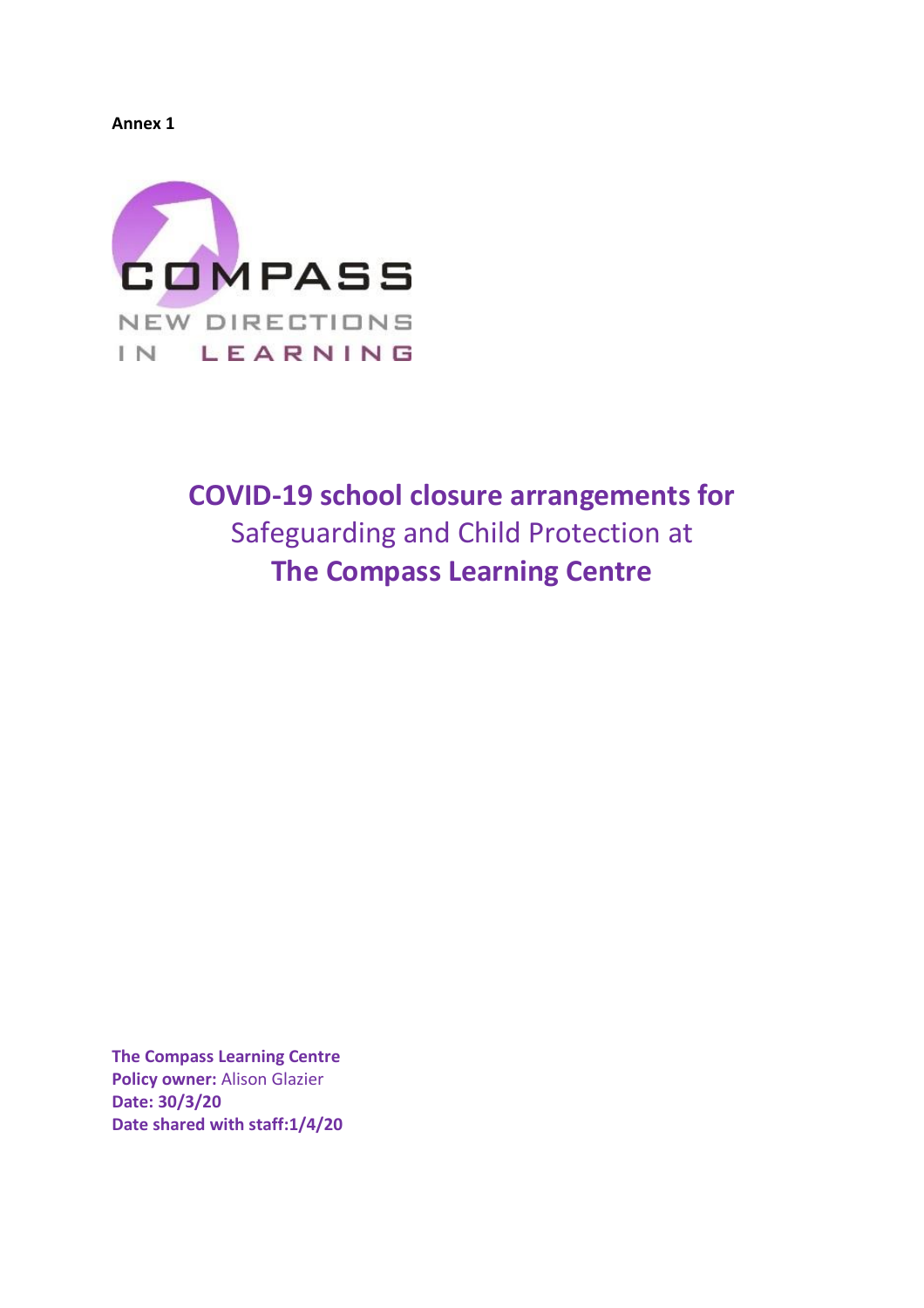# <span id="page-1-0"></span>**1. Context**

From 20th March 2020 parents were asked to keep their children at home, wherever possible, and for schools to remain open only for those children of workers critical to the COVID-19 response - who absolutely need to attend.

Schools and all childcare providers were asked to provide care for a limited number of children - children who are vulnerable, and children whose parents are critical to the COVID-19 response and cannot be safely cared for at home.

This addendum of The Compass Learning Centre Safeguarding and Child Protection policy contains details of our individual safeguarding arrangements in the following areas:

| 6. |  |
|----|--|
| 7. |  |
| 8. |  |
|    |  |
|    |  |
|    |  |
|    |  |
|    |  |
|    |  |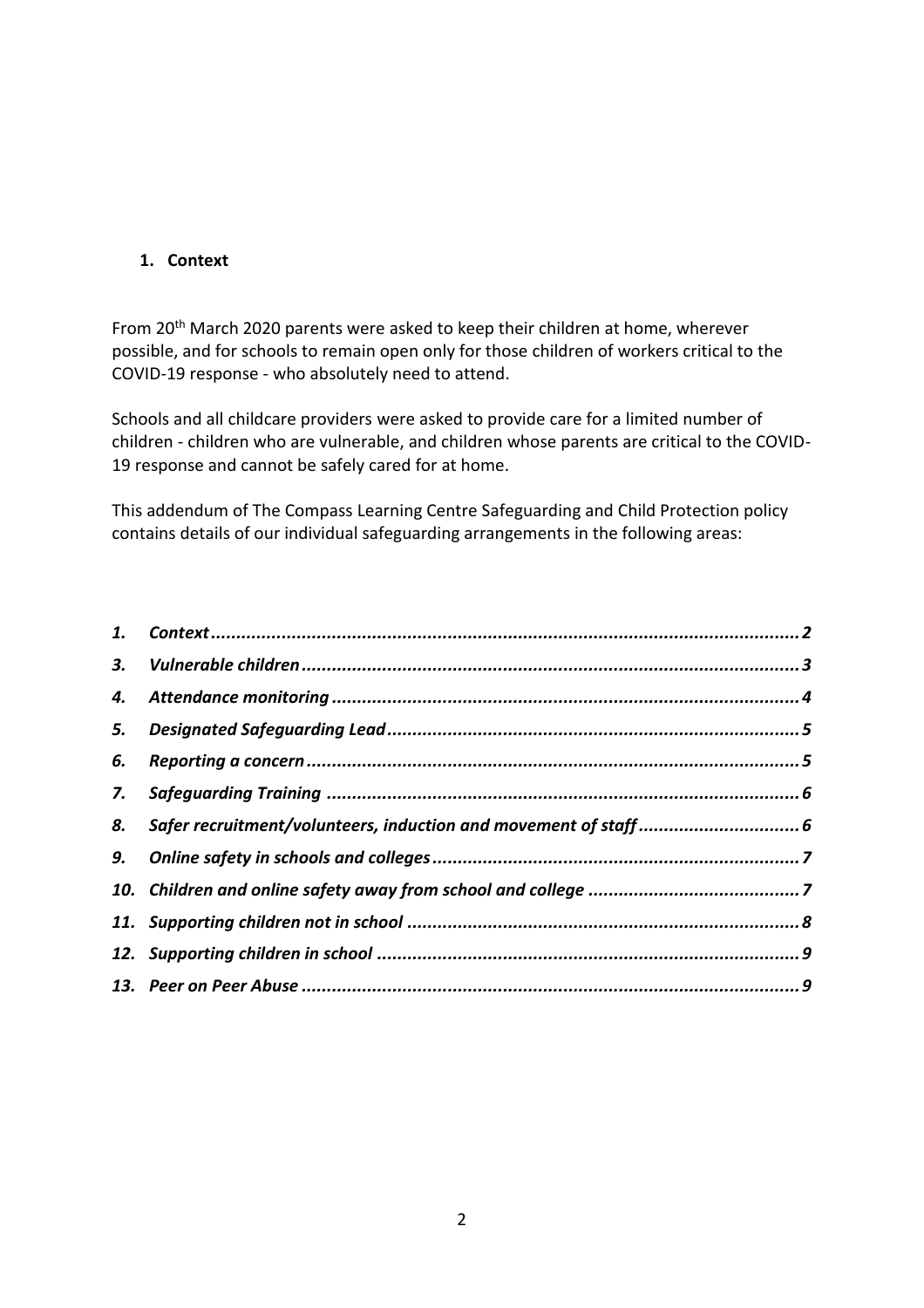## **Key contacts**

| <b>Role</b>                                           | <b>Name</b>        | Contact<br>number | <b>Email</b>                    |
|-------------------------------------------------------|--------------------|-------------------|---------------------------------|
| Designated<br>Safeguarding                            | Kerry Taylor       | 01305 206530      | K.taylor@compass.dorset.sch.uk  |
| Lead<br>Deputy<br>Designated<br>Safeguarding<br>Leads | Rebecca<br>Hubbard | 01305 206530      | r.hubbard@compass.dorset.sch.uk |
| Headteacher                                           | Alison<br>Glazier  | 01305 206537      | A.glazier@compass.dorset.sch.uk |
| Chair of<br>Governors                                 | Caroline<br>Peer   | N/A               | C.Peer@compass.dorset.sch.uk    |
| Safeguarding<br>Governor /<br>Trustee                 | Steve<br>Osborn    | N/A               | s.osborn@compass.dorset.sch.uk  |

# <span id="page-2-0"></span>**Vulnerable children**

Vulnerable children include those who have a social worker and those children and young people up to the age of 25 with education, health and care (EHC) plans.

Those who have a social worker include children who have a Child Protection Plan and those who are looked after by the Local Authority. A child may also be deemed to be vulnerable if they have been assessed as being in need or otherwise meet the definition in section 17 of the Children Act 1989.

Those with an EHC plan will be risk-assessed in consultation with the Local Authority and parents, to decide whether they need to continue to be offered a school or college place in order to meet their needs, or whether they can safely have their needs met at home. This could include, if necessary, carers, therapists or clinicians visiting the home to provide any essential services. Many children and young people with EHC plans can safely remain at home.

Eligibility for free school meals in and of itself should not be the determining factor in assessing vulnerability.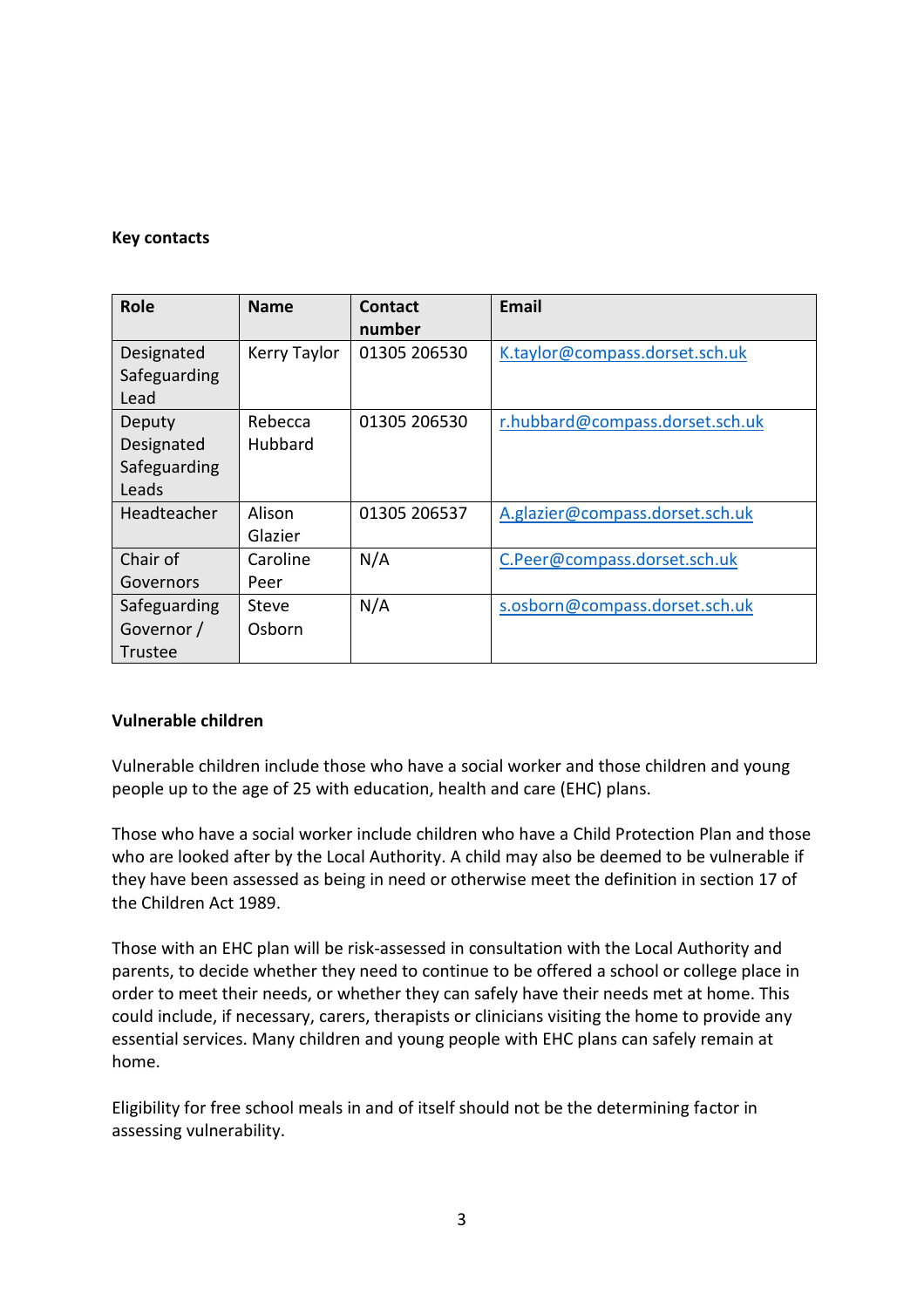Senior leaders, especially the Designated Safeguarding Lead (and deputy) know who our most vulnerable children are and this has been shared with Dorset Council. They have the flexibility to offer a place to those on the edge of receiving children's social care support.

The Compass Learning Centre will continue to work with and support children's social workers to help protect vulnerable children. This includes working with and supporting children's social workers and the local authority virtual school head (VSH) for looked-after and previously looked-after children. The lead people for this will be: Alison Glazier/Kerry Taylor/Rebecca Hubbard/ Mark Fisher.

There is an expectation that vulnerable children who have a social worker will attend an education setting, so long as they do not have underlying health conditions that put them at increased risk. In circumstances where a parent does not want to bring their child to an education setting, and their child is considered vulnerable, the social worker and Compass Learning Centre will explore the reasons for this directly with the parent.

Where parents are concerned about the risk of the child contracting COVID19, The Compass Learning Centre or the social worker will talk through these anxieties with the parent/carer following the advice set out by Public Health England.

The Compass Learning Centre will encourage our vulnerable children and young people to access education, including remotely if needed.

### <span id="page-3-0"></span>**Attendance monitoring**

Local authorities and education settings do not need to complete their usual day-to-day attendance processes to follow up on non-attendance.

If The Compass Learning Centre has any children in attendance (e.g. because they are vulnerable or their parent(s) / carers are critical workers) we will submit the daily attendance sheet to the DfE by 12 noon -

[https://www.gov.uk/government/publications/coronavirus-covid-19-attendance-recording](https://www.gov.uk/government/publications/coronavirus-covid-19-attendance-recording-for-educational-settings)[for-educational-settings](https://www.gov.uk/government/publications/coronavirus-covid-19-attendance-recording-for-educational-settings)

If the school has closed, we will complete the return once as requested by the DfE.

The Compass Learning Centre and social workers will agree with parents/carers whether children in need should be attending school – The Compass Learning Centre will then follow up on any pupil that they were expecting to attend, who does not. The Compass Learning Centre will also follow up with any parent or carer who has arranged care for their child(ren) and the child(ren) subsequently do not attend.

In all circumstances where a vulnerable child does not take up their place at school, or discontinues, The Compass Learning Centre will notify their social worker.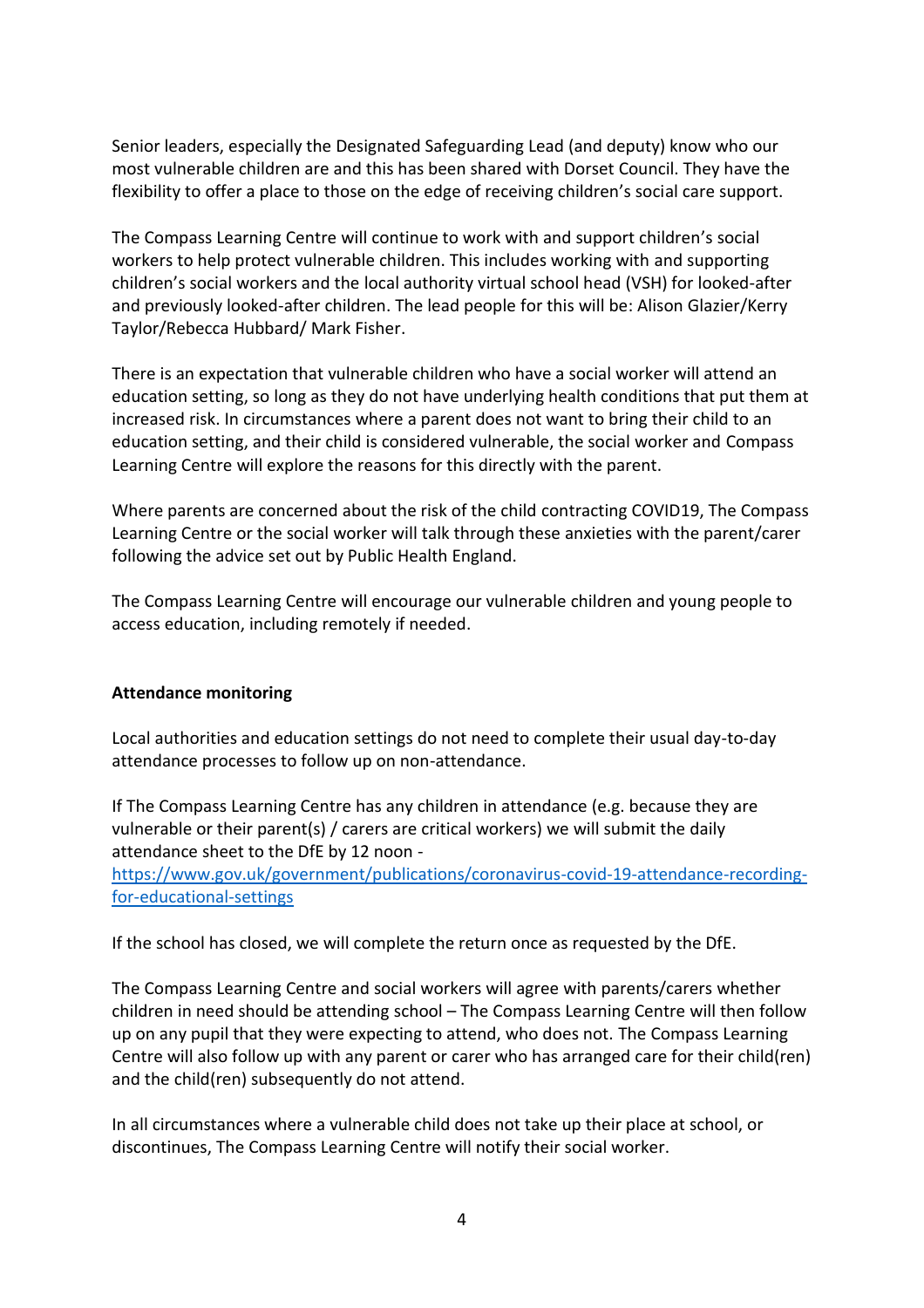## <span id="page-4-0"></span>**Designated Safeguarding Lead**

The Compass Learning Centre has a Designated Safeguarding Lead (DSL) and a Deputy DSL.

The Designated Safeguarding Lead is: Kerry Taylor

The Deputy Designated Safeguarding Lead is: Rebecca (Becky) Hubbard

The optimal scenario is to have a trained DSL (or deputy) available on site. Where this is not the case a trained DSL (or deputy) will be available to be contacted via phone or online video - for example when working from home.

Where a trained DSL (or deputy) is not on site, in addition to the above, a senior leader will assume responsibility for co-ordinating safeguarding on site.

This might include updating and managing access to child protection online management system and liaising with the offsite DSL (or deputy) and as required liaising with children's social workers where they require access to children in need and/or to carry out statutory assessments at the school or college.

It is important that all Compass Learning Centre staff and volunteers have access to a trained DSL (or deputy). On each day, the staff on site will be made aware of who that person is and how to contact them.

The DSL will continue to engage with social workers, and attend all multi-agency meetings, which can be done remotely.

### <span id="page-4-1"></span>**Reporting a concern**

Where staff have a concern about a child, they should continue to follow the process outlined in the school Safeguarding Policy, this includes making a report via MyConcern, which can be done remotely.

In the unlikely event that a member of staff cannot access their MyConcern from home, they should email the Designated Safeguarding Lead. This will ensure that the concern is received.

Staff are reminded of the need to report any concern immediately and without delay.

Where staff are concerned about an adult working with children in the school, they should report the concern to the Headteacher. If there is a requirement to make a notification to the Headteacher whilst away from school, this should be done verbally by phone and followed up with an email to the Headteacher.

Concerns around the Headteacher should be directed to the Chair of Governors: Caroline Peer.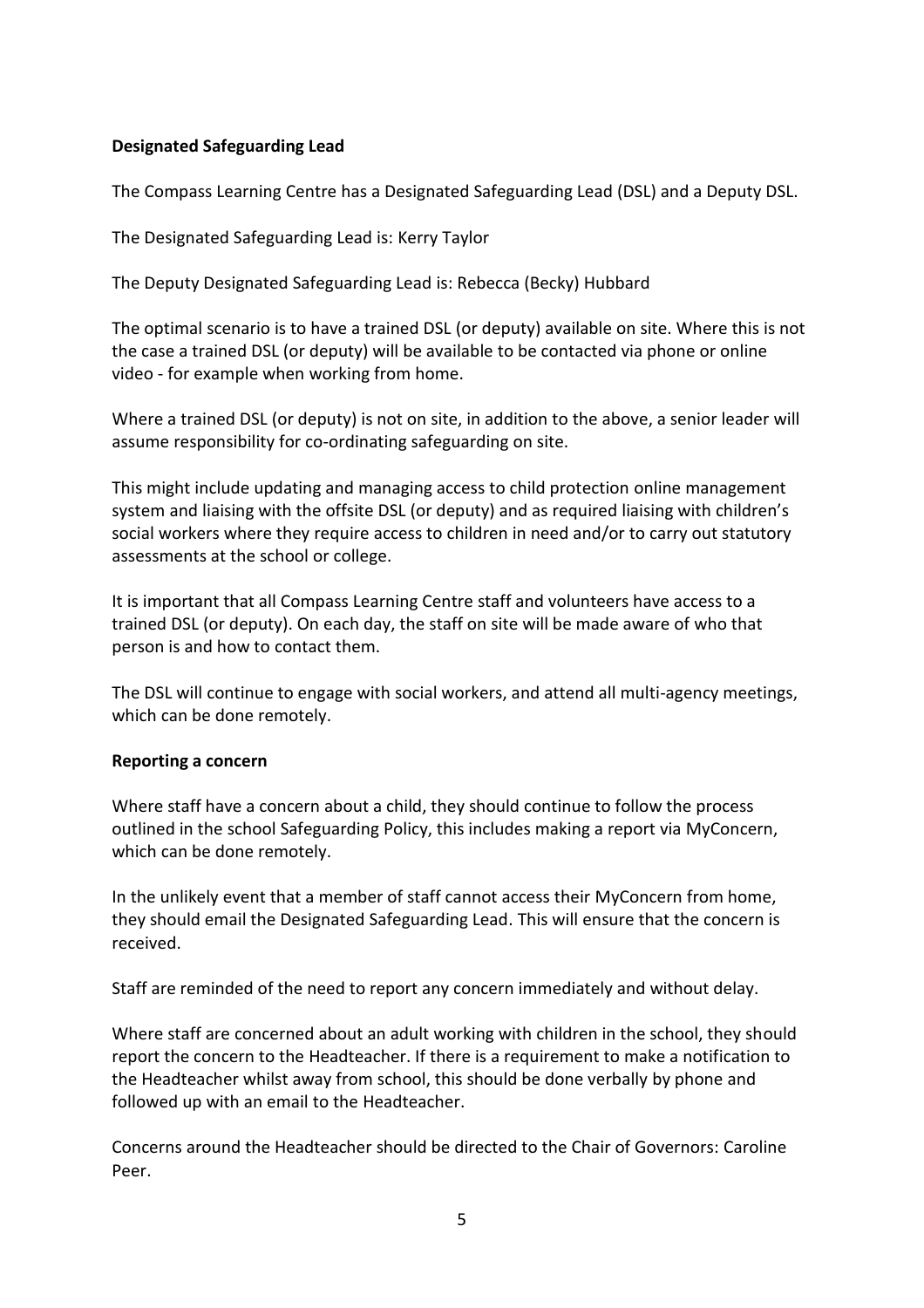# <span id="page-5-0"></span>**Safeguarding Training**

DSL training is very unlikely to take place whilst there remains a threat of the COVID 19 virus.

For the period COVID-19 measures are in place, a DSL (or deputy) who has been trained will continue to be classed as a trained DSL (or deputy) even if they miss their refresher training.

All existing school staff have had safeguarding training and have read part 1 of Keeping Children Safe in Education (2019). The DSL should communicate with staff any new local arrangements, so they know what to do if they are worried about a child.

# <span id="page-5-1"></span>**Safer recruitment/volunteers, induction and movement of staff**

It remains essential that people who are unsuitable are not allowed to enter the children's workforce or gain access to children. When recruiting new staff, The Compass Learning Centre will continue to follow the relevant safer recruitment processes for their setting, including, as appropriate, relevant sections in part 3 of Keeping Children Safe in Education (2019) (KCSIE).

In response to COVID-19, the Disclosure and Barring Service (DBS) has made changes to its guidance on standard and enhanced DBS ID checking to minimise the need for face-to-face contact.

Where new staff are recruited, or new volunteers enter The Compass Learning Centre, they will continue to be provided with a safeguarding induction.

If staff are deployed from another education or children's workforce setting to our school, we will take into account the DfE supplementary guidance on safeguarding children during the COVID-19 pandemic and will accept portability as long as the current employer confirms in writing that:-

- the individual has been subject to an enhanced DBS and children's barred list check
- there are no known concerns about the individual's suitability to work with children
- there is no ongoing disciplinary investigation relating to that individual

Upon arrival, they will be given a copy of the receiving setting's child protection policy, confirmation of local processes and confirmation of DSL arrangements.

Where The Compass Learning Centre are utilising volunteers, we will continue to follow the checking and risk assessment process as set out in paragraphs 167 to 172 of KCSIE. Under no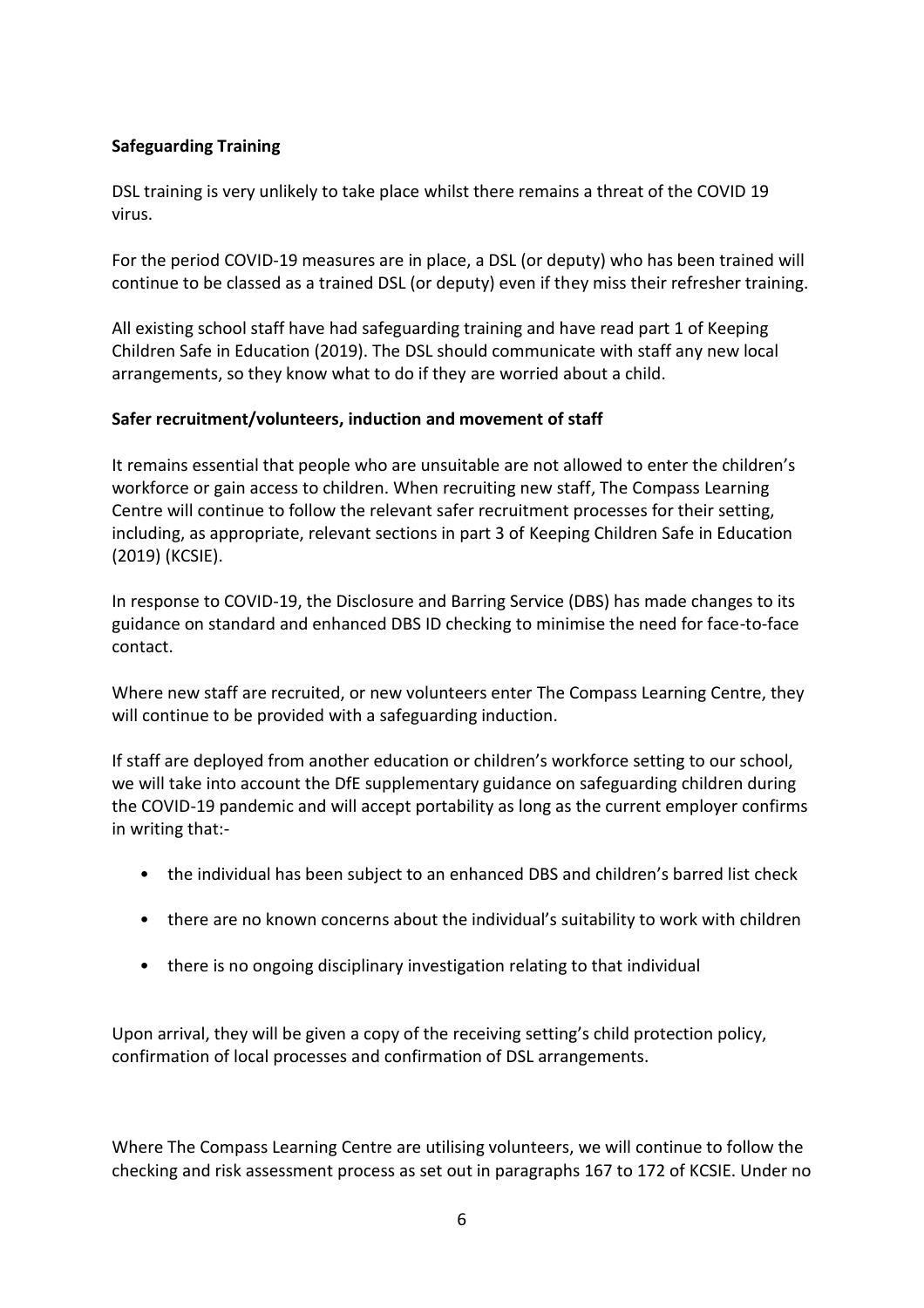circumstances will a volunteer who has not been checked be left unsupervised or allowed to work in regulated activity.

The Compass Learning Centre will continue to follow the legal duty to refer to the DBS anyone who has harmed or poses a risk of harm to a child or vulnerable adult. Full details can be found at paragraph 163 of KCSIE.

The Compass Learning Centre will continue to consider and make referrals to the Teaching Regulation Agency (TRA) as per paragraph 166 of KCSIE and the TRA's 'Teacher misconduct advice for making a referral.

During the COVID-19 period all referrals should be made by emailing [Misconduct.Teacher@education.gov.uk](mailto:Misconduct.Teacher@education.gov.uk)

Whilst acknowledging the challenge of the current National emergency, it is essential from a safeguarding perspective that any school is aware, on any given day, which staff/volunteers will be in the school or college, and that appropriate checks have been carried out, especially for anyone engaging in regulated activity. As such, The Compass Learning Centre will continue to keep the single central record (SCR) up to date as outlined in paragraphs 148 to 156 in KCSIE.

## <span id="page-6-0"></span>**Online safety in schools and colleges**

The Compass Learning Centre will continue to provide a safe environment, including online. This includes the use of an online filtering system.

Where students are using computers in school, appropriate supervision will be in place.

# <span id="page-6-1"></span>**Children and online safety away from school and college**

It is important that all staff who interact with children, including online, continue to look out for signs a child may be at risk. Any such concerns should be dealt with as per the Child Protection Policy and where appropriate referrals should still be made to children's social care and as required, the police.

Online teaching should follow the same principles as set out in the code of conduct.

The Compass Learning Centre will ensure any use of online learning tools and systems is in line with privacy and data protection/GDPR requirements.

Currently The Compass Learning Centre will not have any face to face online learning however below are some things to consider when delivering virtual lessons, especially where webcams are involved: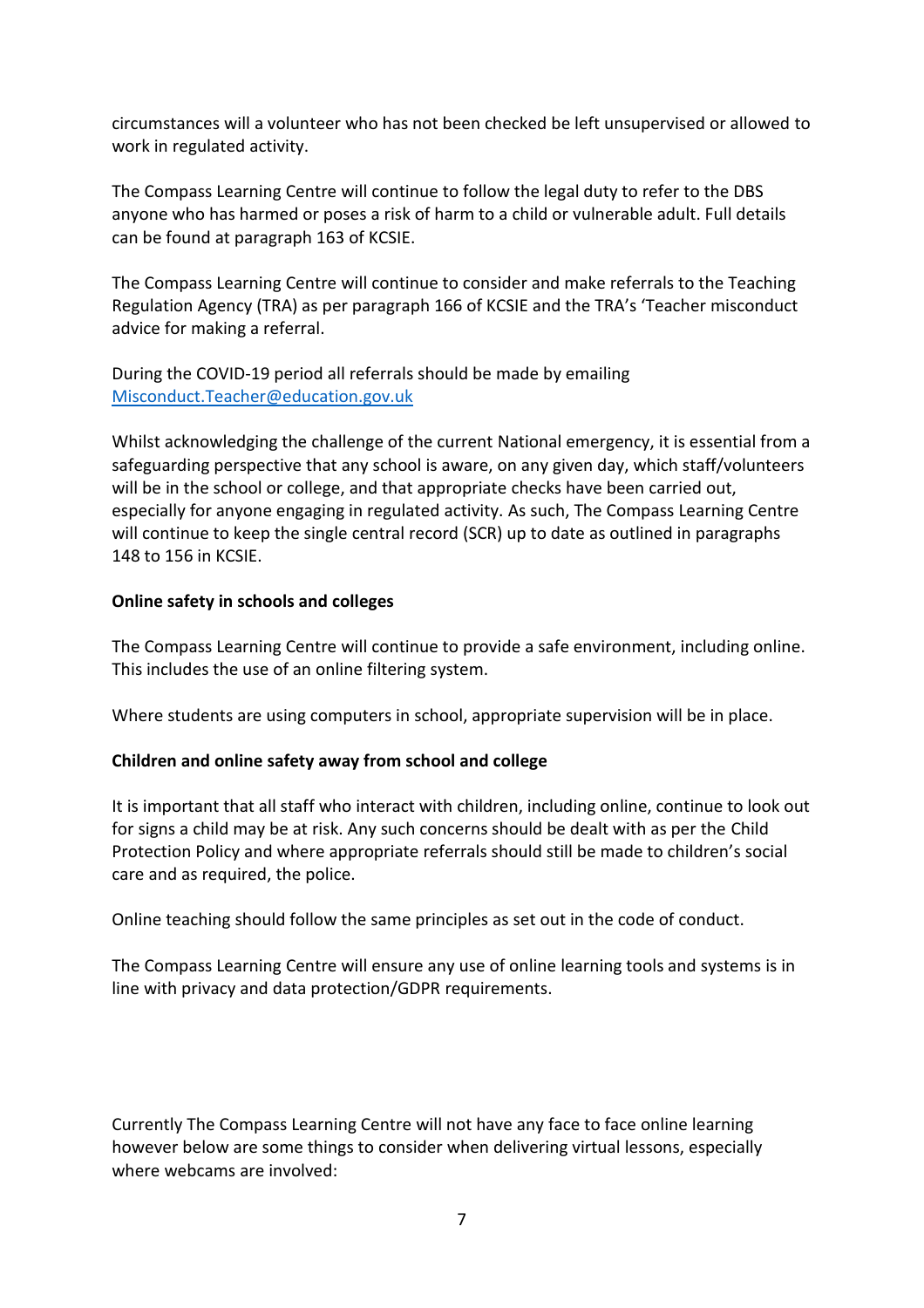- No 1:1s, groups only
- Staff and children must wear suitable clothing, as should anyone else in the household.
- Any computers used should be in appropriate areas, for example, not in bedrooms; and the background should be blurred.
- The live class should be recorded so that if any issues were to arise, the video can be reviewed.
- Live classes should be kept to a reasonable length of time, or the streaming may prevent the family 'getting on' with their day.
- Language must be professional and appropriate, including any family members in the background.
- Staff must only use platforms specified by senior managers and approved by our IT network manager / provider to communicate with pupils
- Staff should record, the length, time, date and attendance of any sessions held.

# <span id="page-7-0"></span>**Supporting children not in school**

The Compass Learning Centre is committed to ensuring the safety and wellbeing of all its Children and Young people.

All children have a robust communication plan. All communications are recorded on SIMs and any concerns are placed onto MyConcern. In addition to this any concerns are reported to allocated social workers and the DSL.

The communication plans can include; remote contact, phone contact and as necessary informing other agencies if contact has not been successful for 5 days. Other individualised contact methods should be considered and recorded such as emails direct to parents using Compass email addresses. All phone contacts will take place using Compass phones through a parents phone number and recorded on SIMs.

The Compass Learning Centre and its DSL will work closely with all stakeholders to maximise the effectiveness of any communication plan.

This plan must be reviewed regularly (at least once a fortnight) and where concerns arise, the DSL will consider any referrals as appropriate.

The school will share safeguarding messages on its website.

The Compass Learning Centre recognises that school is a protective factor for children and young people, and the current circumstances, can affect the mental health of pupils and their parents/carers. Teachers at The Compass Learning Centre need to be aware of this in setting expectations of pupils' work where they are at home.